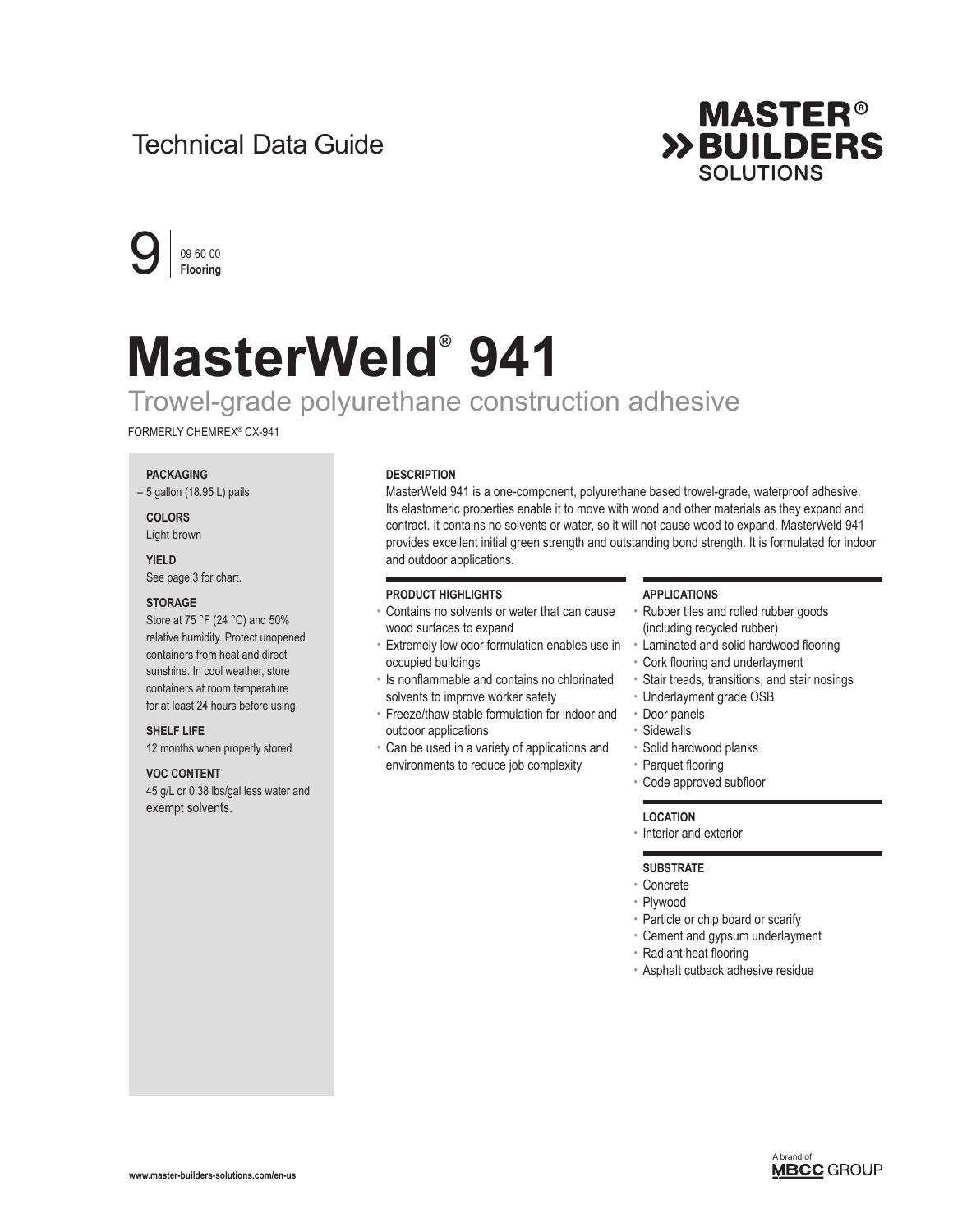#### **Technical Data**

#### **Composition**

MasterWeld 941 is a one-component, polyurethanebased, waterproof structural adhesive. **Compliances**

- ASTM e 84-95B; NFPN, class a and UBC, Class 1
- USDA compliant for use in meat and poultry areas

#### **Typical Properties**

| <b>PROPERTY</b>                       | VAI UF                    |
|---------------------------------------|---------------------------|
| Polymer type                          | Polyurethane              |
| <b>Viscosity</b>                      | Creamy, trowelable        |
| Working time, min                     | 45–60                     |
| Freeze-thaw stability                 | Unlimited cycles          |
| Service temp, °F (°C)                 | $-40-150$<br>$(-40 - 66)$ |
| Slab temp, $\degree$ F ( $\degree$ C) | $50 - 100$<br>$(10 - 38)$ |

#### **Test Data**

| <b>PROPERTY</b>                                                          | <b>RESULTS</b>                 | <b>TEST METHOD</b> |  |
|--------------------------------------------------------------------------|--------------------------------|--------------------|--|
| Solids, %                                                                | $95 + 2$                       | ASTM D 1259        |  |
| Specific gravity                                                         | $1.25 \pm 0.10$                | <b>ASTM D 1475</b> |  |
| Tensile strength, psi                                                    |                                |                    |  |
| Hardwood/concrete                                                        | 300                            | ASTM D 412         |  |
| Plywood/concrete                                                         | 120                            | ASTM D 412         |  |
| Elongation, %                                                            | $50 + 5$                       | ASTM D 412         |  |
| Flame spread*                                                            |                                |                    |  |
| $\frac{1}{8}$ x $\frac{1}{8}$ " trowel-applied thickness                 | 5 flame spread                 | 15 smoke density   |  |
| $\frac{1}{4}$ x $\frac{1}{4}$ " trowel-applied thickness                 | 10 flame spread                | 30 smoke density   |  |
| Perm Ratings and Water Vapor                                             |                                |                    |  |
| <b>Transmission (WVT)</b>                                                |                                |                    |  |
|                                                                          | <b>WVT</b> (per 24 hours)      | <b>US Perms</b>    |  |
| $\frac{1}{4}$ x $\frac{1}{4}$ " trowel at 35 ft <sup>2</sup> /gallon     | 2.67 lbs/1,000 ft <sup>2</sup> | 1.88               |  |
| $1/8 \times 1/8$ " trowel at 90 ft <sup>2</sup> /gallon                  | 3.05 lbs/1.000 ft <sup>2</sup> | 2.15               |  |
| *Meets flame spread requirement at both NFPA, Class A, and UBC, Class 1. |                                |                    |  |
|                                                                          |                                |                    |  |

#### **HOW TO APPLY**

#### **SURFACE PREPARATION FOR FLOORING INSTALLATIONS**

- **1.**Ensure that floors are structurally sound and fully cured a minimum of 28 days. Test floor for vapor drive in accordance with anhydrous calcium chloride test. Vapor drive should not exceed the industry standard of less than 3.0 lbs per 1,000 ft<sup>2</sup> in 24 hours, or 75% relative humidity per ASTM F2170 or F2170.
- **2.**Repair concrete and install joint sealants and fillers as necessary. Use patching materials as appropriate.
- **3.**Low spots must be filled with MasterTop® 116 FC or MasterTop 115 FC.
- **4.**Substrate must be sound, smooth, level, clean and dry. It must be free of dust, dirt, wax, loose paint, incompatible curing compounds or fire sealers, or any other foreign substances that might interfere with a good bond.

#### **SURFACE PREPARATION FOR ALL INSTALLATIONS:**

**1.**Clean substrate of oil, grease, and other bond-inhibiting materials not removed by shotblasting or other mechanical means with a commercial degreaser.

#### **FLOORING INSTALLATION APPLICATION**

- **1.**Ensure that starter rows are firmly in place by wedging or face nailing. Once initial rows are secure, use MasterWeld 941 in a wet-lay or walk-on-work method of installation.
- **2.**Wet-lay method: Apply adhesive to substrate with an appropriate trowel. Immediately place flooring into the wet adhesive. No flashing required.
- NOTE: Do not apply more adhesive than can be covered in 30 minutes or the adhesive transfer could be jeopardized.
- flooring should be tacked, weighted or rolled to 2. Depending on manufacturer, treads and **3.**A 100 lb (45 kg) roller must be used in the wet-lay method during all installations. It must be rolled again within 30 minutes. Uneven ensure good contact between the flooring and the substrate.
- retardant chemicals, fungicides, release agents, **4.**Clean up tip: Before troweling MasterWeld 941, cover the unused portions of the trowel with duct tape. After troweling, tear off the tape before the material cures.

#### **SPECIAL INSTALLATION REQUIREMENTS RADIANT HEAT INSTALLATIONS**

- **1.**Check for subfloor moisture
- **2.**The heating system must be turned off 24 hours before installation to prevent accelerated curing
- **3.**Maximum surface temperature is 85 °F (29 °C)
- **4.**Expect some heating season shrinkage

#### **SOUND CONTROL PRODUCTS**

**1.**Cork underlayment use ⅛ by ⅛″ (3 by 3 mm) v-notched trowel

#### **STAIR TREADS AND NOSINGS**

- **1.**Lightly water mist the MasterWeld 941 to accelerate cure
- nosings may require solvent wipe to remove residual mold release

#### **APPLICATION FOR OTHER INSTALLATIONS:**

- **1.**Apply by roll coater, bead coater, or appropriate trowel.
- **2.**Do not apply more adhesive than can be covered in 30 minutes or the adhesive transfer could be jeopardized.
- **3.**Clean up immediately after use. Clean spills and tools with appropriate solvent or adhesive remover. Equipment may be cleaned with diabasic ester or polypropylene carbonate.

Note: Follow the current NWFA installation guide for specialty flooring installation instructions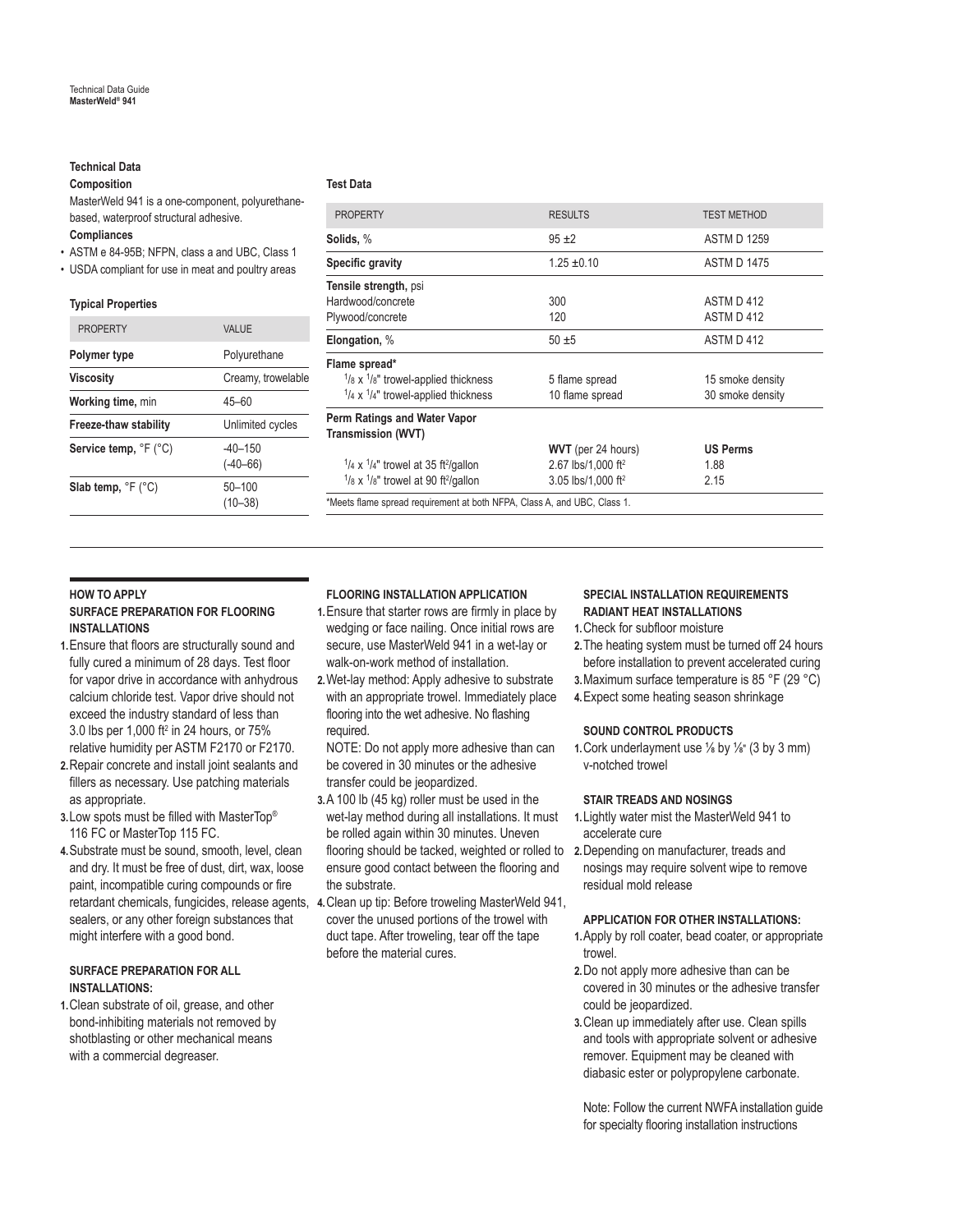

#### **Yield**

| <b>TROWEL SIZE</b><br>(INCHES) | YIELD TYPICAL USES<br>(FT <sup>2</sup> /GALLON)                 |                                                                                                   |
|--------------------------------|-----------------------------------------------------------------|---------------------------------------------------------------------------------------------------|
| $1/8$ by $1/8$<br>square notch | 80-90 ft <sup>2</sup> (7.4 m <sup>2</sup> -8.4 m <sup>2</sup> ) | Smooth surface tiles, finger block parquet or cork                                                |
| $1/4$ by $1/8$<br>square notch | 40-50 ft <sup>2</sup> (3.7 m <sup>2</sup> -4.6 m <sup>2</sup> ) | Rough surface tiles, laminated planks greater than<br>$\frac{1}{2}$ " and $\frac{3}{4}$ " parquet |
| $3/16$ by $5/32$<br>V-notch    | 60-70 ft <sup>2</sup> (5.6 m <sup>2</sup> -6.5 m <sup>2</sup> ) | Semi-smooth tiles, 3- and 5-ply laminated planks<br>and $\frac{3}{4}$ " parquet                   |
| $1/4$ by $1/4$<br>square notch | 35-40 ft <sup>2</sup> (3.3 m <sup>2</sup> -3.7 m <sup>2</sup> ) | Plywood to concrete, solid planks, flat milled solids<br>and shorts                               |
| $1/16$ V-notch                 | 75 ft <sup>2</sup> (7.0 m <sup>2</sup> )                        | Recycled rubber tile or rolled goods                                                              |
| $1/8$ V-notch                  | 60 ft <sup>2</sup> (5.6 m <sup>2</sup> )                        | Recycled rubber exterior                                                                          |
| $1/32$ V-notch                 | 120–150 ft <sup>2</sup> (11 m <sup>2</sup> –14 m <sup>2</sup> ) | Recycled 4 mm rubber underlayment                                                                 |
|                                |                                                                 |                                                                                                   |

The trowel sizes suggested will maximize adhesive coverage. The coverage required for laminated plank is 80%; for solid woods, 95%. Check periodically during installation. If subflooring is uneven, use a leveling or patching material beforehand or use a large notched trowel to provide the appropriate coverage. If insufficient transfer occurs, additional MasterWeld 941 will need to be applied.

#### **CURING**

Cure time is dependent on temperature and humidity. Times are based on 75 °F (57 °C) and 50% relative humidity. Firm set: 1–2 hours Light foot traffic: 8–10 hours Normal traffic: 24 hours

Higher temperatures and humidity shorten the cure rate, while lower temperatures and humidity lengthen the time.

#### **CLEAN UP**

Clean all tools and excess MasterWeld 941 immediately after use with mineral spirits. Use proper precautions when handling solvents. Cured adhesive can be removed by cutting with a mechanical tool. NOTE: Do not clean up with water. It will accelerate the cure of the adhesive.

#### **FOR BEST PERFORMANCE**

• Wear gloves during application; MasterWeld 941 is difficult to remove from skin and clothing. If adhesive gets on skin, immediately wipe it off with a dry cloth.

- Do not apply on frozen surfaces or standing water.
- Avoid contact with water or alcohol before use and before complete cure.
- Do not use in areas subject to hydrostatic head pressure.
- Do not use on wet, contaminated, or friable substrates.
- The maximum acceptable floor variation is  $3/16"$  $(4.76 \text{ mm})$  in 10 feet  $(3 \text{ m})$  or  $1/8$ "  $(3.75 \text{ mm})$  in 6 feet (1.8 m).
- Do not use as a leveling agent.
- Do not set flooring into an adhesive that has a dry skin.
- Make certain the most current versions of product data sheet and SDS are being used; call Customer Service (1-800-433-9517) to verify the most current version.
- Proper application is the responsibility of the user. Field visits by Master Builders Solutions personnel are for the purpose of making technical recommendations only and are not for supervising or providing quality control on the jobsite.